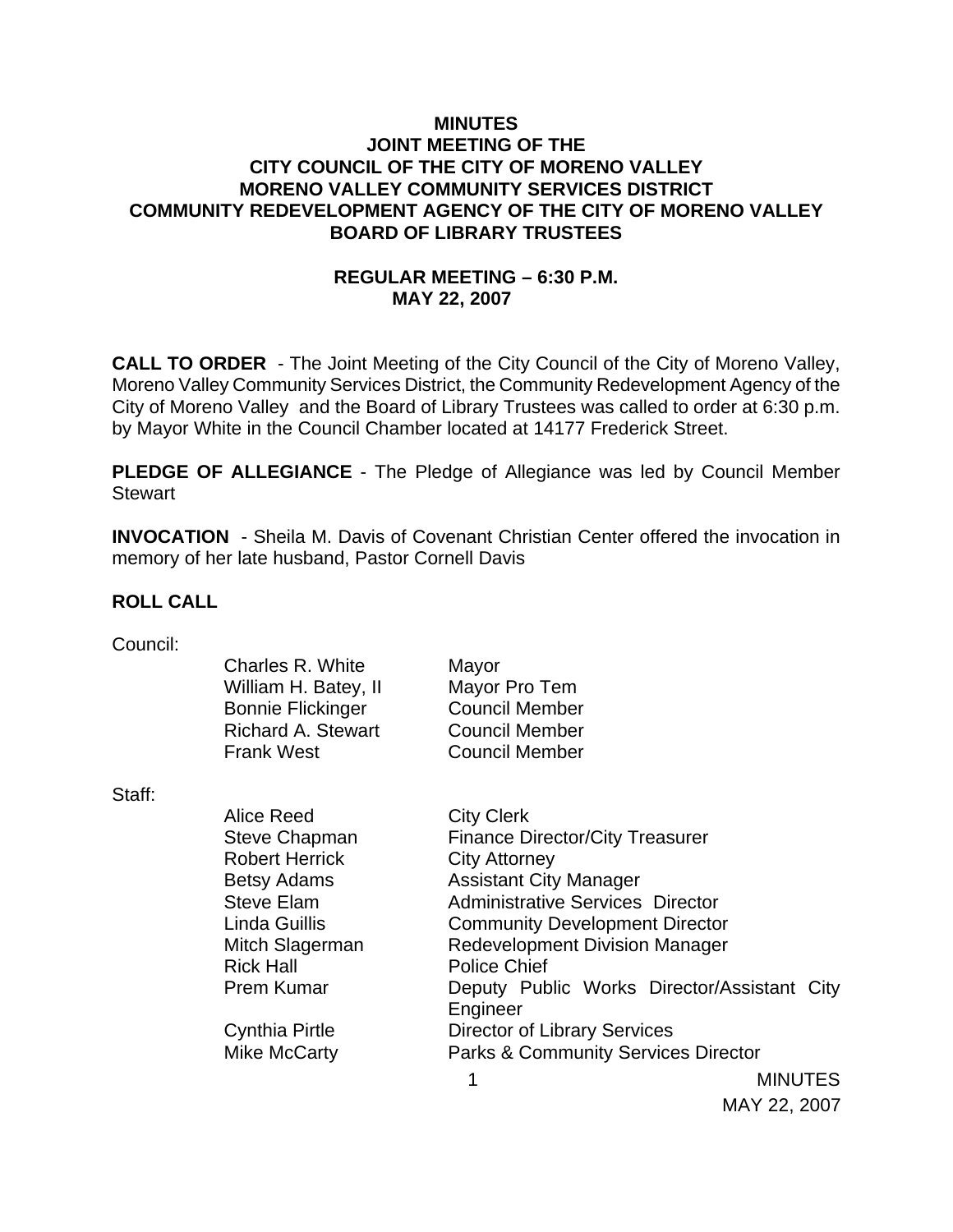Denese Wilson-Beilke Human Resources Director Angela Rushen Assistant to the City Manager

Assistant City Manager Adams introduced Mike McCarty, the new Parks and Community Services Director and Assistant City Engineer Kumar introduced Quang Nguyen, new Senior Engineer in the Public Works Department.

### **JOINT CONSENT CALENDARS (SECTIONS A-D) OF THE CITY COUNCIL OF THE CITY OF MORENO VALLEY, MORENO VALLEY COMMUNITY SERVICES DISTRICT, COMMUNITY REDEVELOPMENT AGENCY OF THE CITY OF MORENO VALLEY AND THE BOARD OF LIBRARY TRUSTEES**

Mayor White opened the agenda items for the Consent Calendars for public comments, there being none, public comments were closed.

## **A. CONSENT CALENDAR** - **CITY COUNCIL**

- A1. ORDINANCES FIRST READING BY TITLE ONLY Waived reading of all Ordinance Introductions and read by title only.
- A2. CITY COUNCIL REPORTS ON REGIONAL AND REIMBURSABLE ACTIVITIES (Report of City Clerk's Department) Recommendation: Receive and file the Reports on Reimbursable Activities for the period of May 2-15, 2007.
- A3. WARRANT REPORT MARCH 31, 2007 (Report of: Finance Department) Recommendation: Adopt Resolution No. 2007-52, approving the Warrant Report, dated March 2007, in the total amount of \$22,826,794.38.

### Resolution No. 2007-52

A Resolution of the City Council of the City of Moreno Valley, California, Approving the Warrant Report Dated March 31, 2007

A4. REVIEW AND CONTINUE THE EMERGENCY ACTION REGARDING THE DESIGN AND CONSTRUCTION OF THE MORENO VALLEY UTILITIES (MVU) 115 KILOVOLT (KV) SUBSTATION AND SWITCHYARD FACILITY (Report of: Public Works Department) Recommendation: Review and continue the Emergency Action taken by the Council during the September 26, 2006 Council Meeting under Resolution 2006-113 Making Findings of an Emergency and Authorizing the Execution of the Design-Build Agreement for the Moreno Valley Utilities Substation and Switchyard Project between the City of Moreno Valley, as Owner, and ABB, Inc., a Delaware Corporation, as Design-Builder in accordance with Public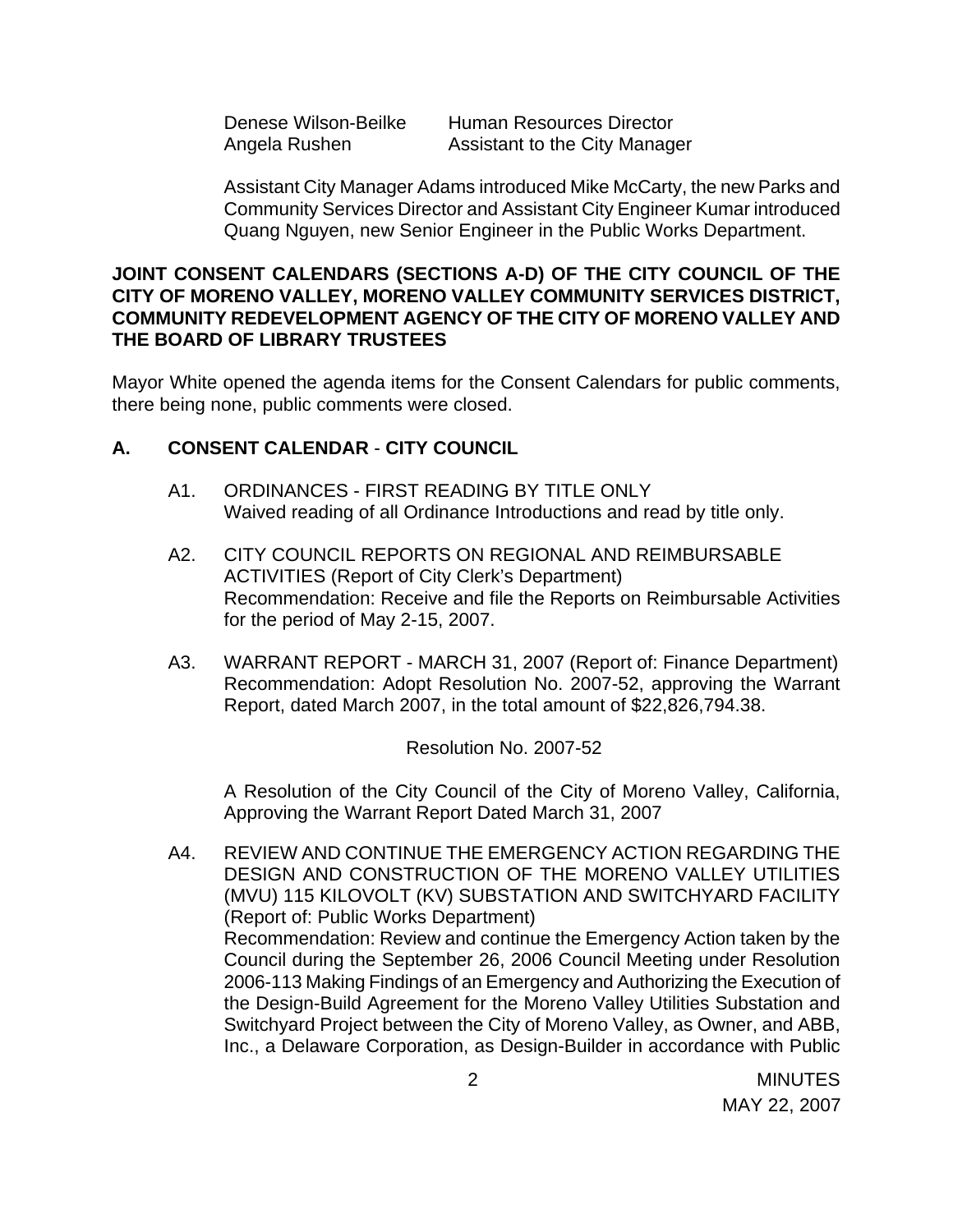Contract Code Sections 20168, 22050, and Government Code Section 5956.

- A5. AUTHORIZATION TO AWARD THE CONSTRUCTION CONTRACT FOR TRAFFIC SIGNAL IMPROVEMENTS AT THE INTERSECTION OF DAY STREET AND DRACAEA AVENUE PROJECT NO. 06-41779025 (Report of: Public Works Department) Recommendation:
	- 1. Adopt the plans and specifications for Traffic Signal Improvements at the Intersection of Day Street and Dracaea Avenue that are on file in the office of the City Engineer;
	- 2. Award the construction contract for Traffic Signal Improvements at the Intersection of Day Street and Dracaea Avenue to New West Signal, 14055 Foothill Blvd., Fontana, CA 92335, the lowest responsible bidder;
	- 3. Authorize the Mayor to execute a contract agreement with New West Signal;
	- 4. Authorize the issuance of a Purchase Order for New West Signal in the amount of \$248,063.00 (the bid amount plus 10% contingency) for Traffic Signal Improvements at the Intersection of Day Street and Dracaea Avenue (Account No. 417.79025); and
	- 5. Authorize the Public Works Director/City Engineer to execute any subsequent related minor change orders to the contract with New West Signal up to, but not exceeding, the contingency amount of \$22,551.00, subject to the approval of the City Attorney.
- A6. PA03-0020 REDUCE FAITHFUL PERFORMANCE BOND AND ADOPT THE RESOLUTION AUTHORIZING ACCEPTANCE OF THE PUBLIC IMPROVEMENTS AS COMPLETE AND ACCEPTING THE PORTIONS OF ALESSANDRO BOULEVARD, APPLE BLOSSOM LANE, WILLOUGHBY ROAD, AND RIO BRAVO ROAD ASSOCIATED WITH THE PROJECT INTO THE CITY'S MAINTAINED STREET SYSTEM, DEVELOPER – WNRA MORENO VALLEY, LLC, IRVINE, CA 92614 (Report of: Public Works Department) Recommendation:
	- 1. Adopt Resolution No. 2007-53 authorizing the acceptance of the public improvements for PA03-0020 as complete and accepting the portions of Alessandro Boulevard, and Apple Blossom Lane associated with the project into the City's maintained street system;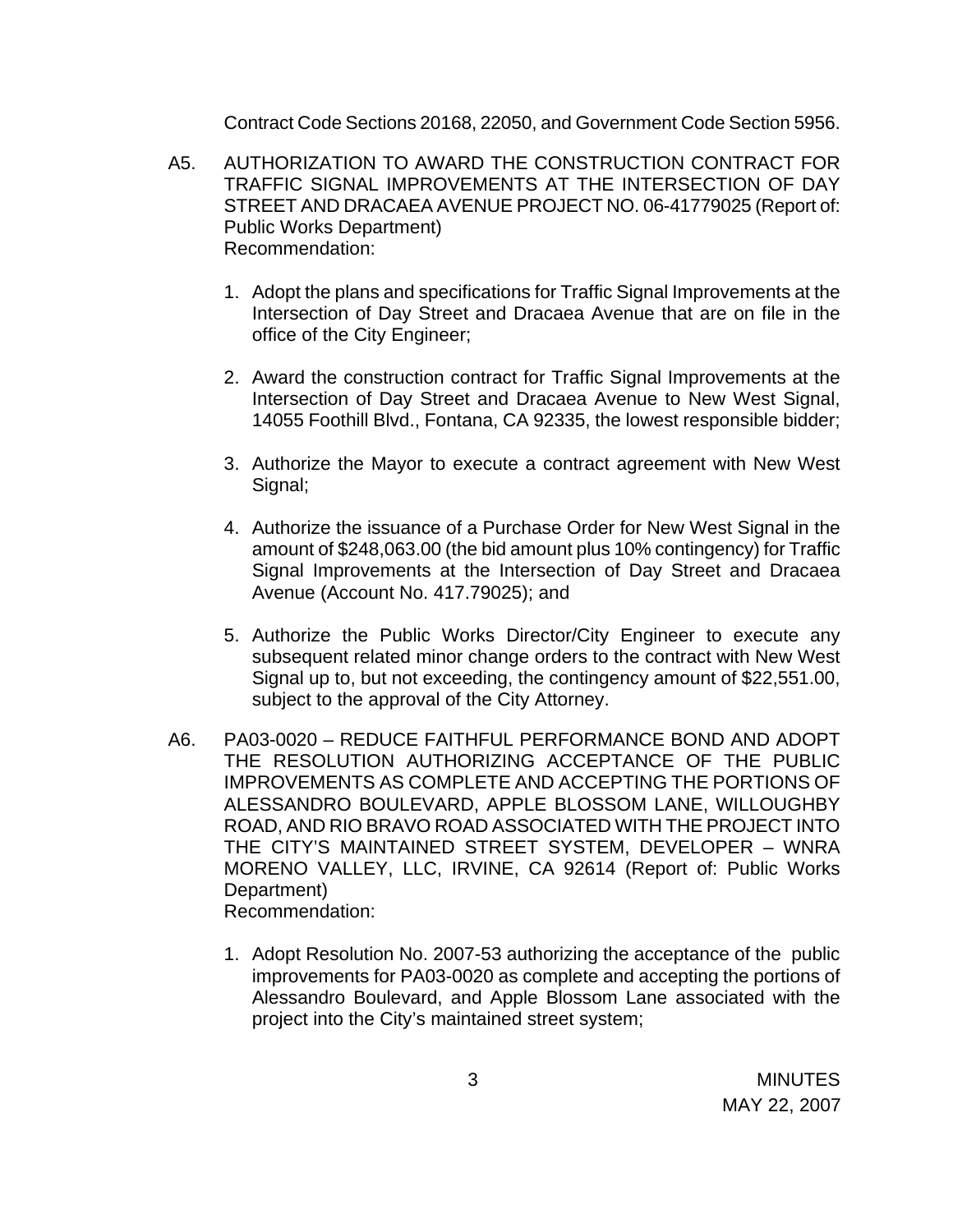### Resolution No. 2007-53

A Resolution of the City Council of the City of Moreno Valley, California, Authorizing the Acceptance of the Public Improvements as Complete within PA03-0020, and Accepting the Portions of Alessandro Boulevard, and Apple Blossom Lane, Associated with the Project into the City's Maintained Street System, and Accepting the Portions of Willoubhby Road and Rio Bravo Road Associated with the Project Once the Easement Allowing Access from Questar Southern Trails Pipeline Company is Recorded by the County of Riverside

- 2. Accept the portions of Willoughby Road, and Rio Bravo Road associated with the project into the City's maintained street system, once the easement allowing access from Questar Southern Trails Pipeline Company is recorded by the County of Riverside; and
- 3. Authorize the City Engineer to execute the 90% reduction to the Faithful Performance Bond, exonerate the Material and Labor Bond in 90 days if there are no stop notices or liens on file with the City Clerk, and exonerate the final 10% of the Faithful Performance Bond in one year when all clearances are received.
- A7. PA04-0112 COMMERCIAL ACCEPT THE IMPROVEMENT REFUND AGREEMENT DEVELOPMENT IMPACT FEES FOR ARTERIAL STREETS, HEACOCK STREET FROM 660 FEET NORTH OF CARDINAL AVENUE TO 1980 FEET NORTH OF CARDINAL AVENUE, DEVELOPER – HEACOCK AVENUE, LLC A DELAWARE LIMITED LIABILITY CORPORATION, NEWPORT BEACH, CA 92660 (Report of: Public Works Department) Recommendation:
	- 1. Accept the Improvement Refund Agreement Development Impact Fees (DIF) for Arterial Streets for PA04-0112;
	- 2. Authorize the Mayor to execute the Improvement Refund Agreement Development Impact Fees for PA04-0112; and
	- 3. Authorize the Finance Director to process a refund to the Developer in the amount not to exceed \$261,964 from arterial streets development impact fees as the funds become available in accordance with City Resolution 2006-19.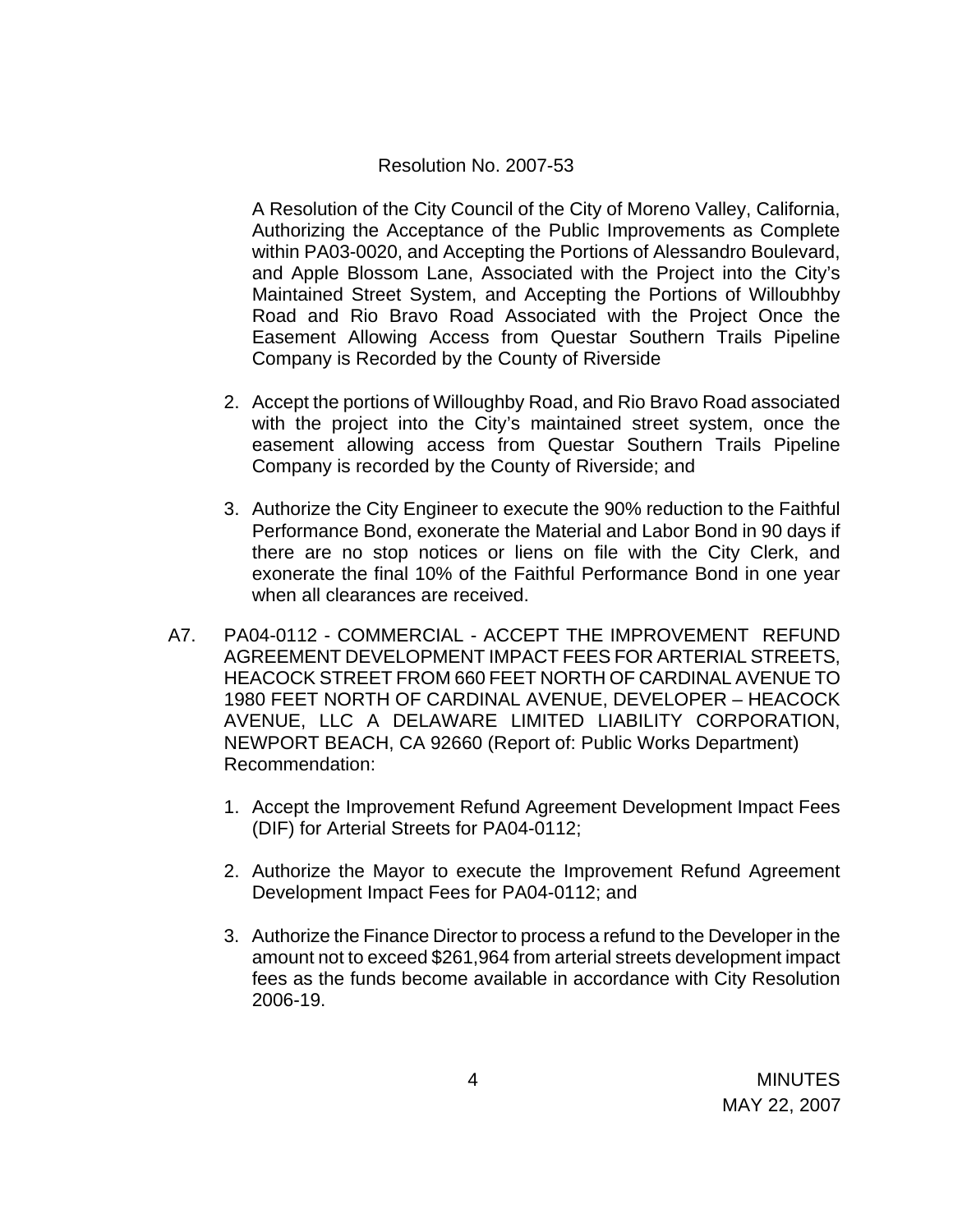- A8. APPROVE PA04-0192 COMMERCIAL ACCEPT AGREEMENT AND BONDS FOR PUBLIC IMPROVEMENTS, SOUTHEAST CORNER OF PERRIS BOULEVARD AND IRIS AVENUE, SUBDIVIDER – EVERGREEN DEVCO, INC., PHOENIX, AZ 85016 (Report of: Public Works Department) Recommendation:
	- 1. Accept the Agreement and Bonds for Public Improvements;
	- 2. Authorize the Mayor to execute the Agreement;
	- 3. Direct the City Clerk to forward the signed Agreement to the County Recorder's office for recordation; and
	- 4. Authorize the City Engineer to execute any future time extension amendments to the agreement, subject to City Attorney approval, if the required public improvements are not completed within said timeframe.
- A9. PARCEL MAP 31034 AMENDMENT TO AGREEMENT FOR PUBLIC IMPROVEMENTS (TIME EXTENSION), NORTH SIDE OF GLOBE STREET BETWEEN PERRIS BOULEVARD AND KITCHING STREET, DEVELOPER – ROCK-IDI MORENO, LLC, IRVINE, CA 92612 (Report of: Public Works Department) Recommendation:
	- 1. Authorize the Mayor to execute the Amendment to Agreement for Public Improvements for Parcel Map 31034;
	- 2. Instruct the City Clerk to forward the completed Amendment to Agreement for Public Improvements to the County Recorder's Office for recordation; and
	- 3. Authorize the City Engineer to execute any future time extension amendments to the agreement, subject to City Attorney approval, if the required public improvements are not completed within said timeframe.
- A10. TRACT 31284-1 AMENDMENT TO AGREEMENT FOR PUBLIC IMPROVEMENTS (TIME EXTENSION), SOUTH SIDE OF COTTONWOOD AVENUE BETWEEN QUINCY STREET AND MORENO BEACH DRIVE, DEVELOPER – MERITAGE HOMES OF CALIFORNIA, INC., IRVINE, CA 92617 (Report of: Public Works Department) Recommendation: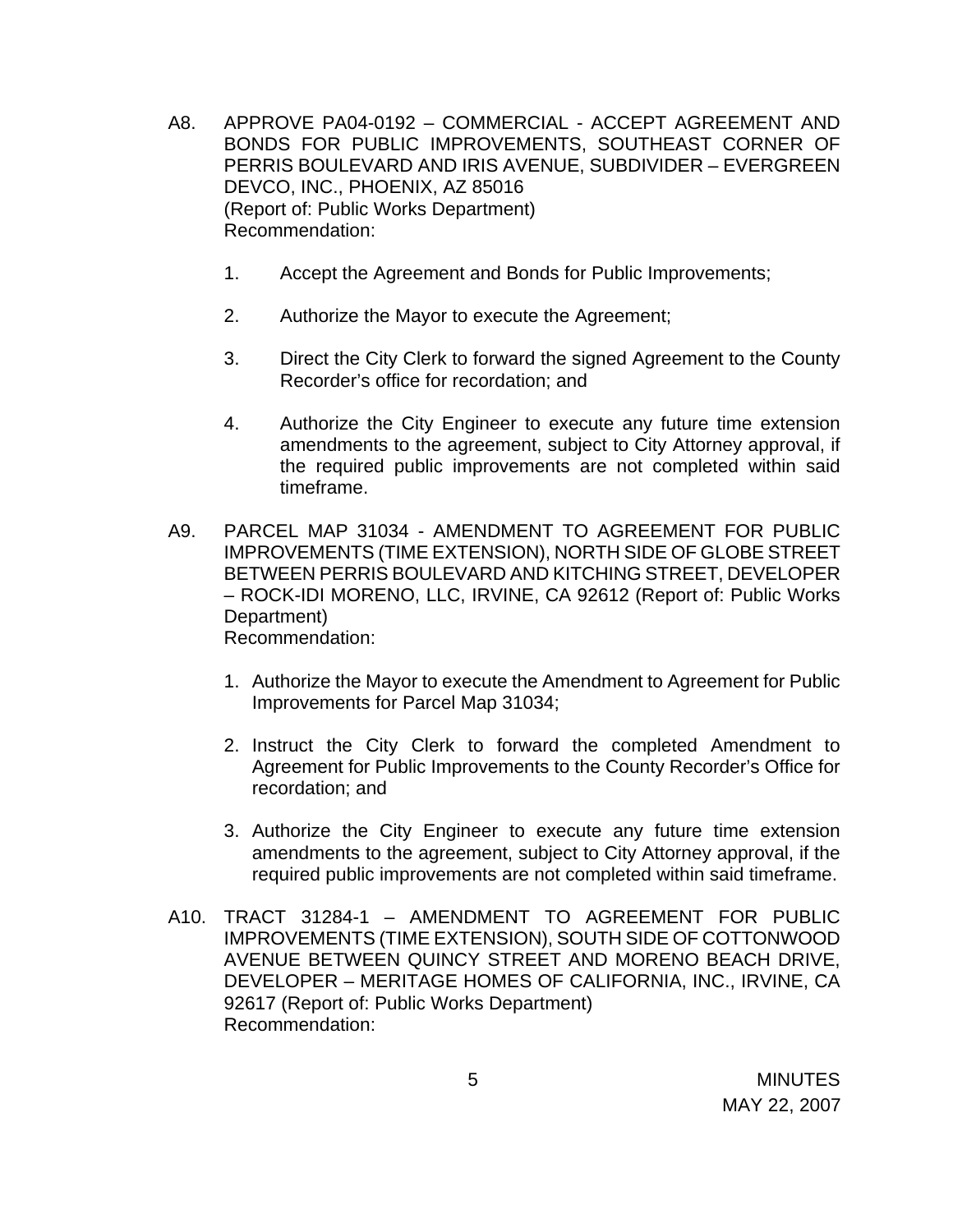- 1. Authorize the Mayor to execute the Amendment to Agreement for Public Improvements for Tract 31284-1;
- 2. Instruct the City Clerk to forward the completed Amendment to Agreement for Public Improvements to the County Recorder's Office for recordation; and
- 3. Authorize the City Engineer to execute any future time extension amendments to the agreement, subject to City Attorney approval, if the required public improvements are not completed within said timeframe.
- A11. TRACTS 32834, 32835, 32836, AND PARCEL MAP 34411 ACCEPT IMPROVEMENT CREDIT/REIMBURSEMENT AGREEMENT TRANSPORTATION UNIFORM MITIGATION FEE PROGRAM, TUMF LOCATION: NASON STREET, DEVELOPERS – BEAZER HOMES HOLDINGS CORP., A DELAWARE CORPORATION, ORANGE, CA 92868, STONERIDGE CENTRE PARTNERS, BOONE, NC 28607 (Report of: Public Works Department) Recommendation:
	- 1. Accept the Improvement Credit/Reimbursement Agreement Transportation Uniform Mitigation Fee Program (TUMF Agreement) for Tracts 32834, 32835, 32836, and Parcel Map 34411;
	- 2. Authorize the Mayor to execute the Agreement; and
	- 3. Direct the City Clerk to forward the signed Agreement to the County Recorder's Office for recordation.
- A12. PUBLIC MEETING REGARDING THE MAIL BALLOT PROCEEDINGS FOR TENTATIVE TRACT 34299 - BALLOTED ITEM: NATIONAL POLLUTANT DISCHARGE ELIMINATION SYSTEM (NPDES) COMMERCIAL/INDUSTRIAL RATE SCHEDULE; TENTATIVE TRACT 32978 - BALLOTED ITEM: NPDES RESIDENTIAL RATE SCHEDULE; AND MORENO MARKETPLACE – APNS 486-250-008 AND 486-250-017 - BALLOTED ITEM: NPDES COMMERCIAL/INDUSTRIAL RATE SCHEDULE (Report of: Public Works Department) **(This item is also listed as item B2)**  Recommendation: Accept public comments regarding the mail ballot proceedings for:

 a) Tentative Tracts 34299 and 32978 (and all affected phases) for approval of the National Pollutant Discharge Elimination System (NPDES) residential regulatory rate schedule; and Moreno Marketplace – Assessor Parcel Numbers (APNs) 486-250-008 and 486-250-017 (and any division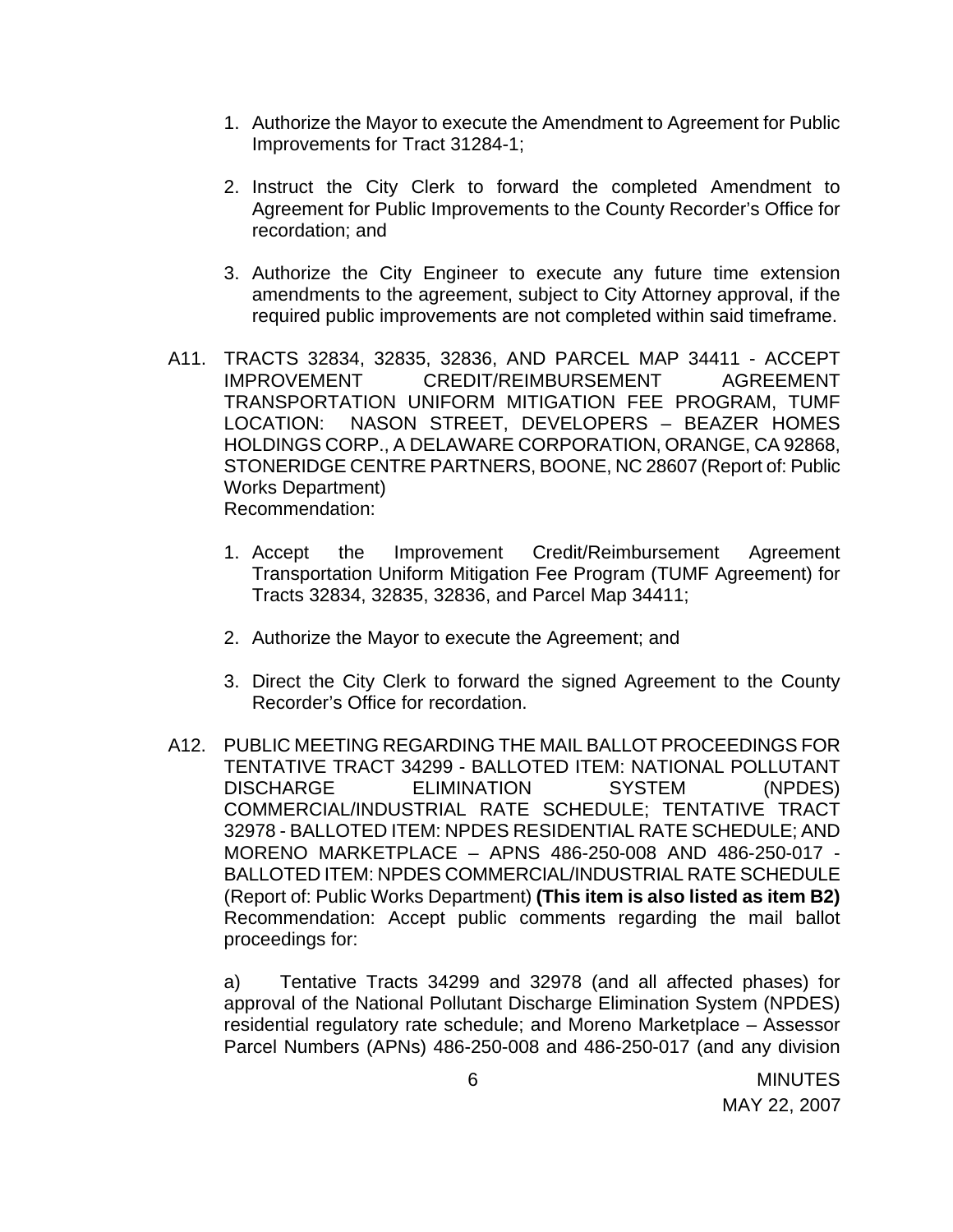thereof) for approval of the NPDES commercial/industrial regulatory rate schedule.

- A13. AMENDMENT TO AGREEMENT FOR PROFESSIONAL CONSULTANT DESIGN SERVICES FOR DAY STREET ROADWAY IMPROVEMENTS FROM ALESSANDRO BOULEVARD TO COTTONWOOD AVENUE - PROJECT NO. 02-89266920 (Report of: Public Works Department) Recommendation:
	- 1. Approve the Amendment to Agreement for Professional Consultant Services with AEI-CASC Engineering, 937 South Via Lata, Suite 500, Colton, California 92324 to provide additional engineering services for street improvements;
	- 2. Authorize the Mayor to execute said Amendment to Agreement for Professional Consultant Services with AEI-CASC Engineering; and
	- 3. Authorize an increase in the Purchase Order to AEI-CASC Engineering, in the amount of \$26,633 from Account No. 892.66920, when the amendment to agreement has been signed by all parties.
- A14. PARCEL MAPS 32189, 32189 TRAFFIC SIGNAL ON EUCALYPTUS AVENUE AND ELSWORTH STREET, AND 32189 TRAFFIC SIGNAL ON EUCALYPTUS AVENUE AND ARBOR PARK LANE – REDUCE FAITHFUL PERFORMANCE LETTER OF CREDIT AND ADOPT THE RESOLUTION AUTHORIZING ACCEPTANCE OF THE PUBLIC IMPROVEMENTS AS COMPLETE AND ACCEPTING THE FRONTAGE ON DAY STREET, GATEWAY DRIVE, MEMORIAL WAY, AND EUCALYPTUS AVENUE ASSOCIATED WITH THE PROJECT INTO THE CITY'S MAINTAINED STREET SYSTEM, DEVELOPER – GATEWAY COMPANY L.C., NEWPORT BEACH, CA 92663 (Report of: Public Works Department) Recommendation:
	- 1. Adopt Resolution No. 2007-54 authorizing the acceptance of the Public Improvements for Parcel Maps 32189, 32189 Traffic Signal on Eucalyptus Avenue and Elsworth Street, and 32189 Traffic Signal on Eucalyptus Avenue and Arbor Park Lane as complete and accepting the frontage on Day Street, Gateway Drive, Memorial Way, and Eucalyptus Avenue associated with the project into the City's maintained street system.

#### Resolution No. 2007-54

 A Resolution of the City Council of the City of Moreno Valley, California, Authorizing the Acceptance of the Public Improvements as Complete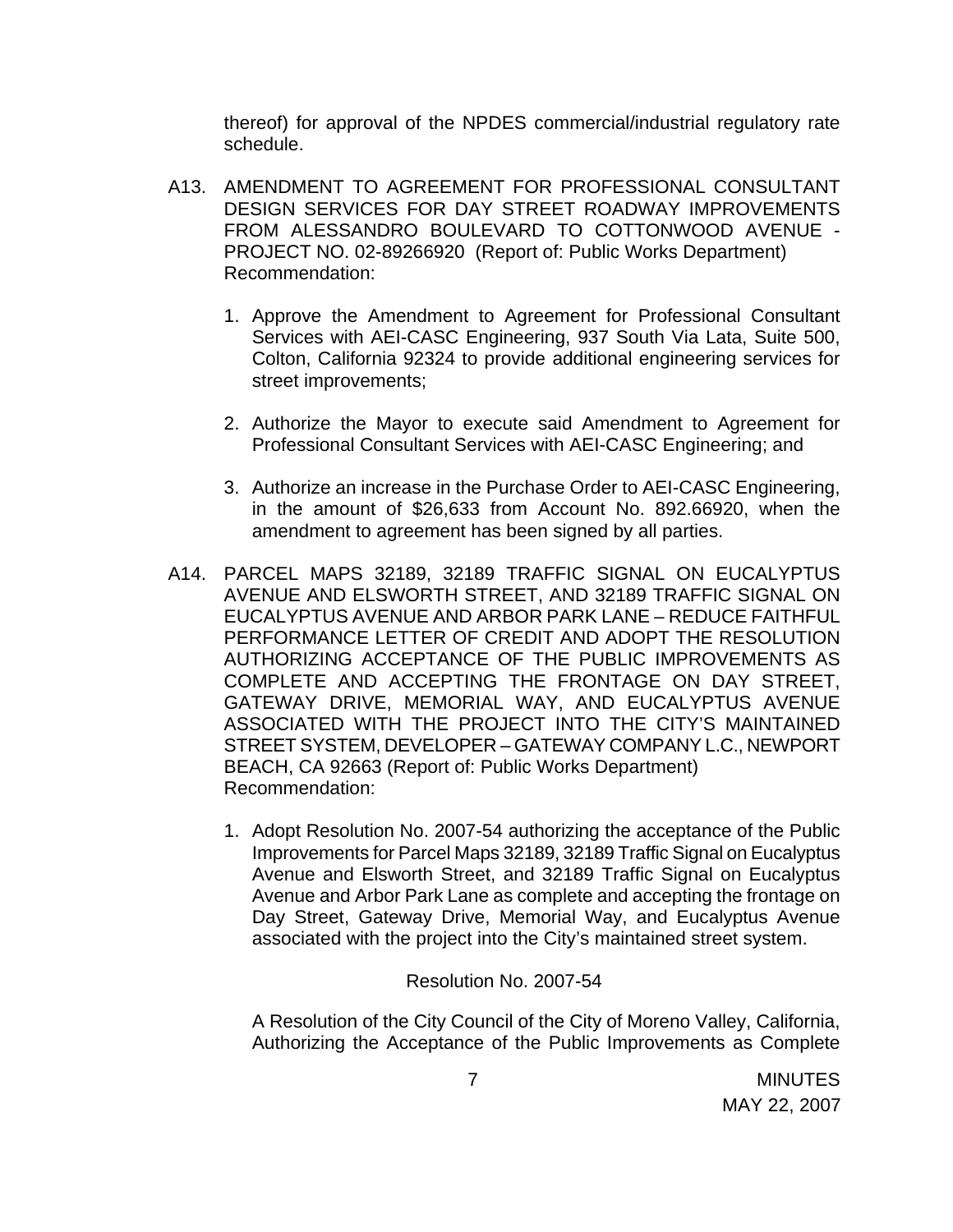Within Parcel Maps 32189, 32189 Traffic Signal on Eucalyptus Avenue and Elsworth Street, and 32189 Traffic Signal on Eucalyptus Avenue and Arbor Park Lane, and Accepting the Frontage on Day Street, Gateway Drive, Memorial Way, and Eucalyptus Avenue Associated with the Project into the City's Maintained Street System

- 2. Authorize the City Engineer to execute the 90% reduction to the Faithful Performance Letter of Credit, exonerate the Material and Labor Letter of Credit in 90 days if there are no stop notices or liens on file with the City Clerk, and exonerate the final 10% of the Faithful Performance Letter of Credit in one year when all clearances are received.
- A15. MINUTES REGULAR MEETING OF MAY 8, 2007 (Report of: City Clerk's Department) Recommendation: Approve as submitted.
- A16. RESOLUTION RESCINDING AND RESTATING THE PROVISIONS OF RESOLUTION 2006-49 OF THE CITY COUNCIL OF THE CITY OF MORENO VALLEY, CALIFORNIA AUTHORIZING APPLICATION FOR ALL AVAILABLE GRANTS UNDER THE CALIFORNIA INTEGRATED WASTE MANAGEMENT BOARD ACT (Report of: Public Works Department) Recommendation: Adopt Resolution 2007-55 rescinding and restating the provisions of Resolution 2006-49 of the City Council of the City of Moreno Valley, California, authorizing application for all available grants under the California Integrated Waste Management Board Act of 1989.

Resolution No. 2007-55

A Resolution Rescinding and Restating the Provisions of Resolution 2006-49 of the City Council of the City of Moreno Valley, California Authorizing Application for all Available Grants under the California Integrated Waste Management Board Act

A17. RESOLUTION OF THE CITY COUNCIL OF THE CITY OF MORENO VALLEY, ACTING AS THE LEGISLATIVE BODY OF COMMUNITY FACILITIES DISTRICT NO. 5 OF THE CITY OF MORENO VALLEY, MAKING AN INTERPRETATION OF THE RATE AND METHOD OF APPORTIONMENT OF THE SPECIAL TAXES APPLICABLE TO SUCH COMMUNITY FACILITIES DISTRICT (Report of: Public Works Department) Recommendation: Approve and Adopt Resolution No. 2007-56, Resolution of the City Council of the City of Moreno Valley, acting as the Legislative Body of Community Facilities District No. 5 of the City of Moreno Valley, Making an Interpretation of the Rate and Method of Apportionment of the Special Taxes Applicable to such Community Facilities District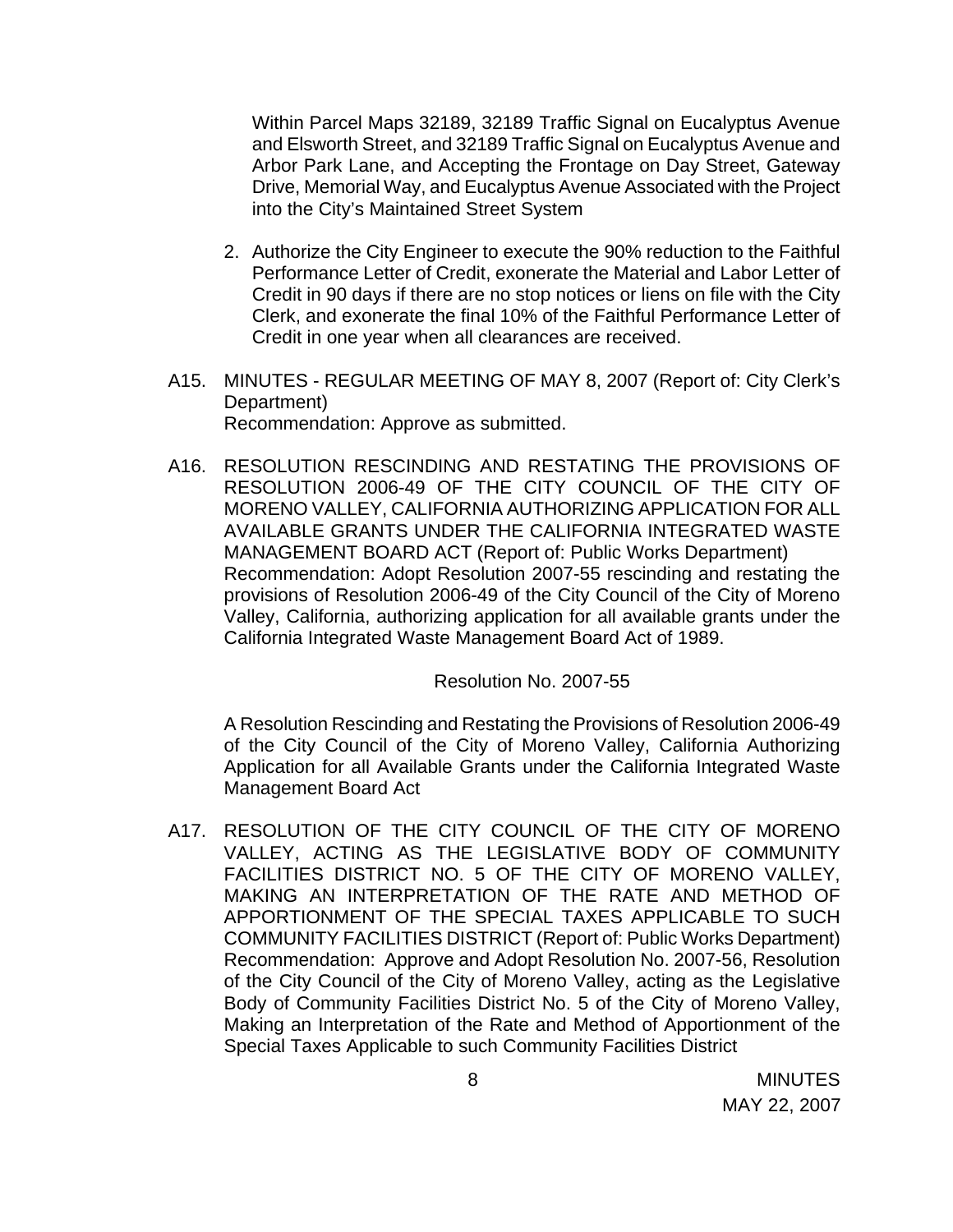#### Resolution No. 2007-56

A Resolution of the City Council of the City of Moreno Valley, Acting as the Legislative Body of Community Facilities District No. 5 of the City of Moreno Valley, Making an Interpretation of the Rate and Method of Apportionment of the Special Taxes Applicable to such Community Facilities District

- A18. 2007 LEGISLATIVE UPDATE (Report of: Assistant City Manager) Recommendation: Receive and file the informational Report.
- A19. ACCEPTANCE OF THE ANNUAL HOUSING ELEMENT PROGRESS REPORT ON IMPLEMENTATION OF THE CITY OF MORENO VALLEY HOUSING ELEMENT FOR THE REPORTING PERIOD OF JULY 1, 2006 THROUGH DECEMBER 31, 2006 (Report of: Economic Development Department) Recommendation: Adopt Resolution No. 2007-57, accepting the Annual Element Progress Report on Implementation of the City of Moreno Valley Housing Element for the reporting period of July 1, 2006 through December 31, 2006, in accordance with Government Code Section 65400.

#### Resolution No. 2007-57

A Resolution of the City Council of the City of Moreno Valley Accepting the Annual Element Progress Report on Implementation of City of Moreno Valley Housing Element for the Reporting Period of July 1, 2006 Through December 31, 2006 to the State of California Department of Housing and Community Development

- A20. AWARD OF PUBLIC SAFETY BUILDING CARPET REPLACEMENT (Report of: Police Department) Recommendation:
	- 1. Authorize additional funding in the amount of \$9,141.02 for the purchase and installation of carpeting; and
	- 2. Award the contract for the purchase and installation of carpeting to Shaw Industries Inc. of Dalton, GA consistent with its competitively bid contract with the Monterey County Office of Education and authorize the Finance Director to issue a purchase order to Shaw Industries Inc. in the amount of \$114,141.02.

### **B. CONSENT CALENDAR** - **COMMUNITY SERVICES DISTRICT**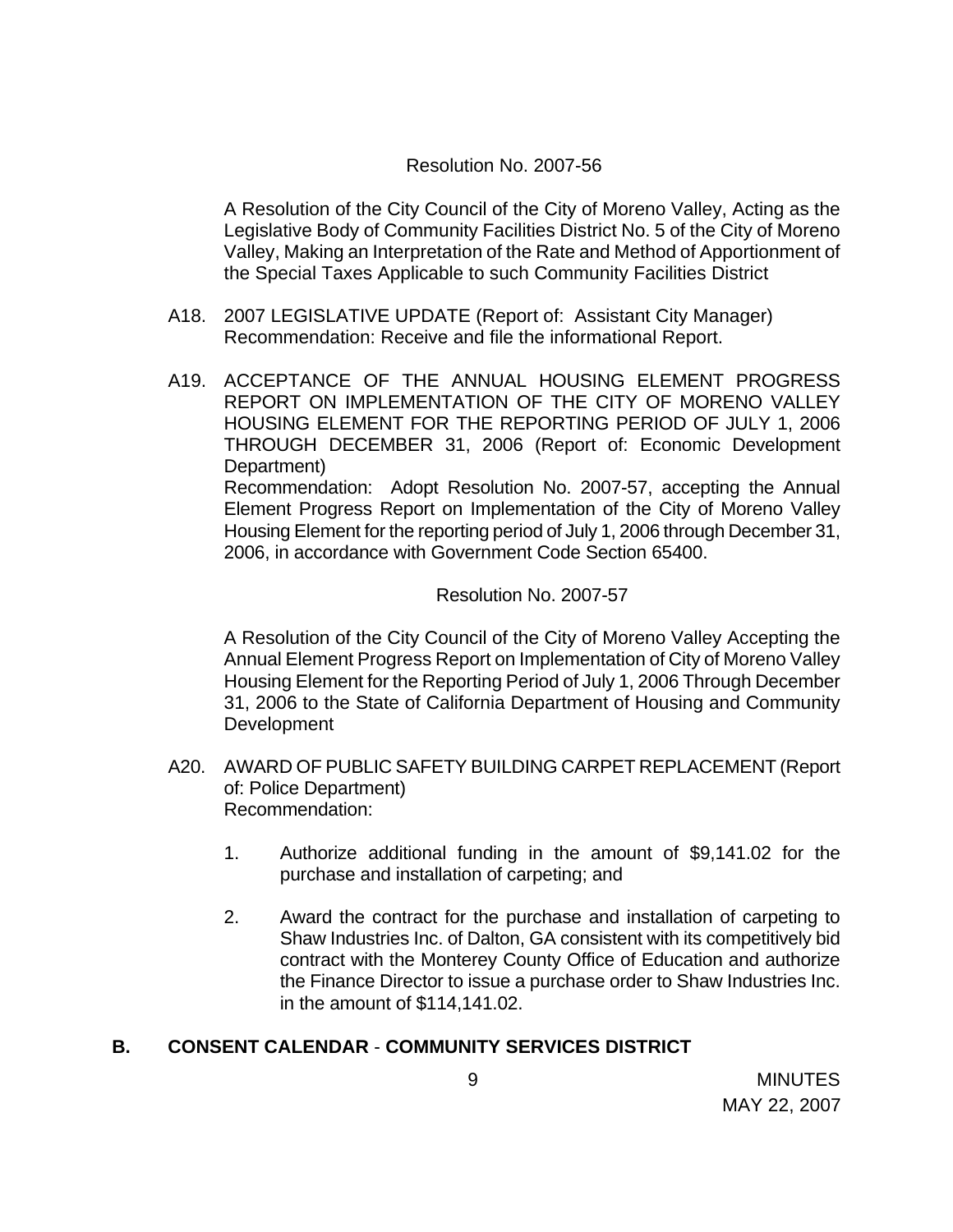- B1. ORDINANCES FIRST READING BY TITLE ONLY Waived reading of all Ordinance Introductions and read by title only.
- B2. PUBLIC MEETING REGARDING MAIL BALLOT PROCEEDINGS FOR TENTATIVE TRACT 32978 - BALLOTED ITEM: COMMUNITY SERVICES DISTRICT (CSD) ZONE B; AND MARKETPLACE – APNS 486-250-008 AND 486-250-017 - BALLOTED ITEM: CSD ZONE M (Report of: Public Works Department) **(This item is also listed as item A12)**  Recommendation: Accept public comments regarding the mail ballot proceedings for:
	- a) Tentative Tract 32978 (and all affected phases) for inclusion into and approval of the annual parcel charge for CSD Zone B (Residential Street Lighting); and Moreno Marketplace – APNs 486-250-008 and 486-250- 017 for inclusion into and approval of the annual parcel charge for CSD Zone M (Commercial, Industrial, and Multifamily Improved Median Maintenance).
- B3. CERTIFICATION OF COMMUNITY FACILITIES DISTRICT NO. 1 (NEIGHBORHOOD PARK MAINTENANCE) ANNEXATIONS 2006-20, 2006- 21, 2007-23, 2007-24, 2007-25, AND 2007-26 (Report of: Public Works Department) Recommendation:
	- 1. Approve and Adopt Resolution No. CSD 2007-07; a Resolution of the Moreno Valley Community Services District of the City of Moreno Valley, California, certifying the results of an election and adding property to Community Facilities District No. 1 ("CFD No. 1) for Annexation No. 2006- 20.

### Resolution No. CSD 2007-07

A Resolution of the Moreno Valley Community Services District of the City of Moreno Valley, California, Certifying the Results of an Election and Adding Property to Community Facilities District No. 1

2. Approve and Adopt Resolution No. CSD 2007- 08; a Resolution of the Moreno Valley Community Services District of the City of Moreno Valley, California, certifying the results of an election and adding property to Community Facilities District No. 1 ("CFD No. 1) for Annexation No. 2006- 21.

Resolution No. CSD 2007-08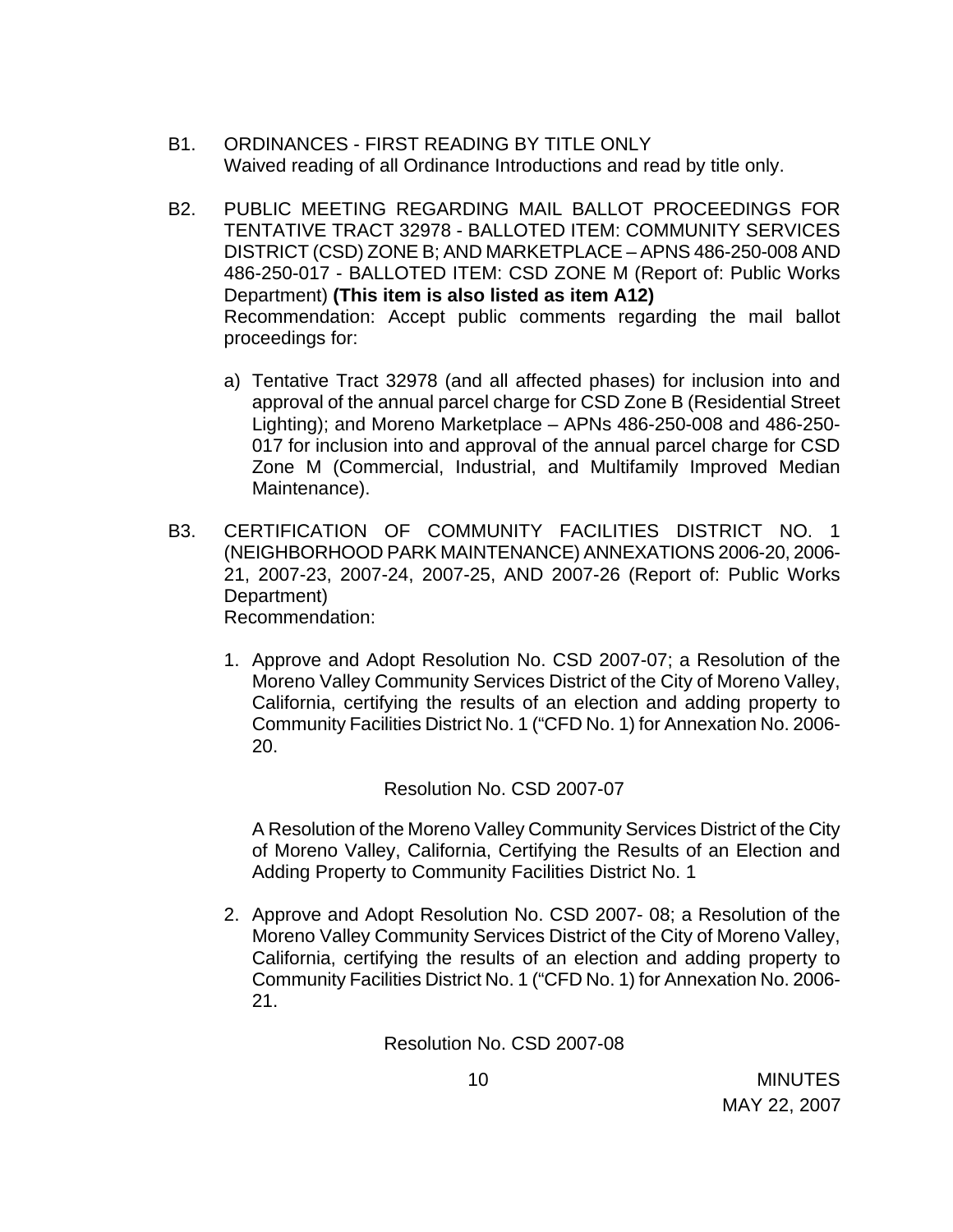A Resolution of the Moreno Valley Community Services District of the City of Moreno Valley, California, Certifying the Results of an Election and Adding Property to Community Facilities District No. 1

3. Approve and Adopt Resolution No. CSD 2007-09; a Resolution of the Moreno Valley Community Services District of the City of Moreno Valley, California, certifying the results of an election and adding property to Community Facilities District No. 1 ("CFD No. 1) for Annexation No. 2007- 23.

### Resolution No. CSD 2007-09

A Resolution of the Moreno Valley Community Services District of the City of Moreno Valley, California, Certifying the Results of an Election and Adding Property to Community Facilities District No. 1

4. Approve and Adopt Resolution No. CSD 2007-10; a Resolution of the Moreno Valley Community Services District of the City of Moreno Valley, California, certifying the results of an election and adding property to Community Facilities District No. 1 ("CFD No. 1) for Annexation No. 2007- 24.

#### Resolution No. CSD 2007-10

A Resolution of the Moreno Valley Community Services District of the City of Moreno Valley, California, Certifying the Results of an Election and Adding Property to Community Facilities District No. 1

5. Approve and Adopt Resolution No. CSD 2007-11; a Resolution of the Moreno Valley Community Services District of the City of Moreno Valley, California, certifying the results of an election and adding property to Community Facilities District No. 1 ("CFD No. 1) for Annexation No. 2007- 25.

#### Resolution No. CSD 2007-11

A Resolution of the Moreno Valley Community Services District of the City of Moreno Valley, California, Certifying the Results of an Election and Adding Property to Community Facilities District No. 1

6. Approve and Adopt Resolution No. CSD 2007-12; a Resolution of the Moreno Valley Community Services District of the City of Moreno Valley, California, certifying the results of an election and adding property to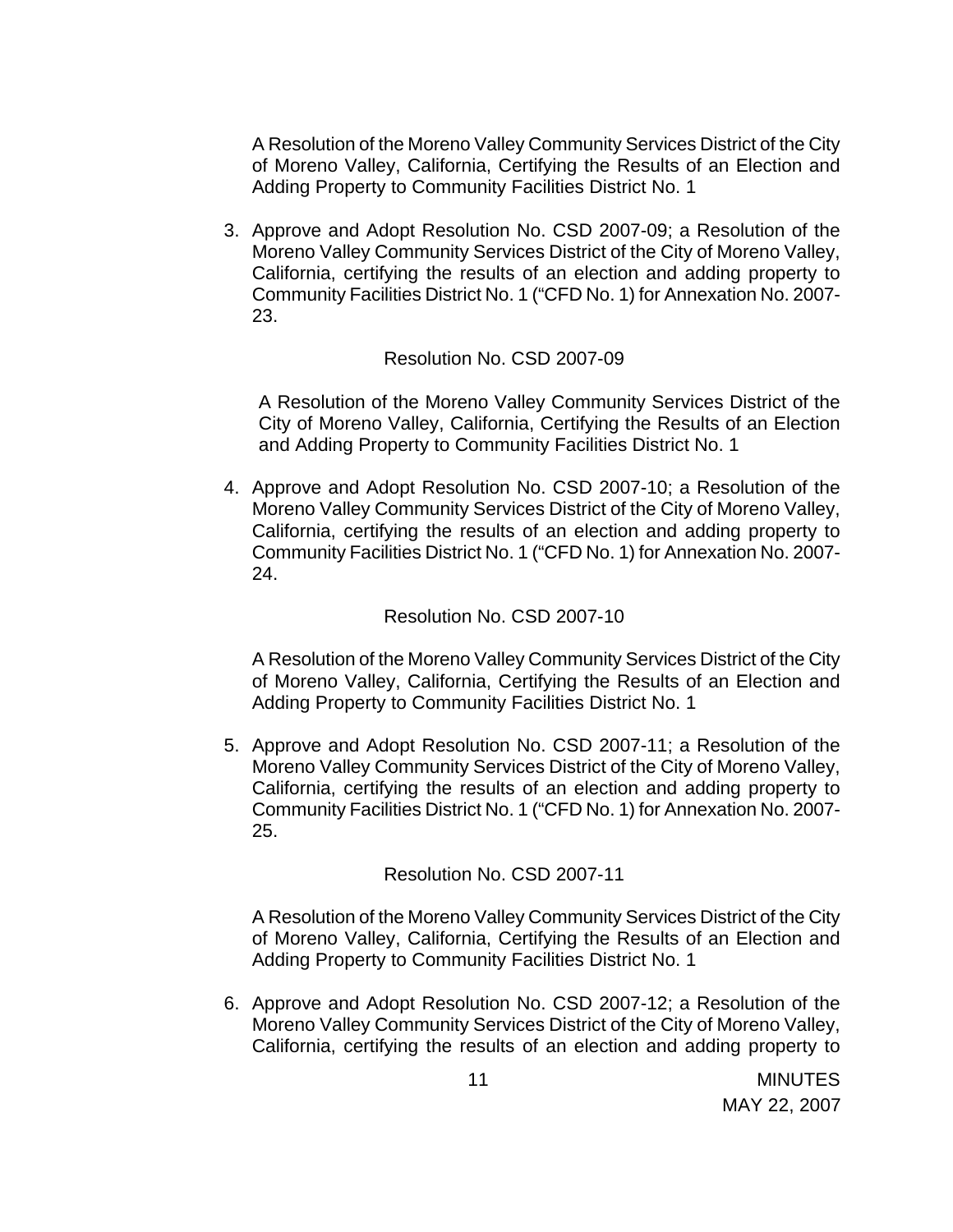Community Facilities District No. 1 ("CFD No. 1) for Annexation No. 2007- 26.

## Resolution No. CSD 2007-12

A Resolution of the Moreno Valley Community Services District of the City of Moreno Valley, California, Certifying the Results of an Election and Adding Property to Community Facilities District No. 1

- B4. AWARD OF CONTRACT MORENO VALLEY COMMUNITY SERVICES DISTRICT PROJECT NO. E-4/07 - MAINTENANCE OF HIGH SERVICE LEVEL PARKWAY LANDSCAPING AND IRRIGATION - MORENO VALLEY RANCH EAST (Report of: Public Works Department) Recommendation:
	- 1. Approve the Agreement for MVCSD Project E-4/07 (the "Agreement") with Bemus Landscape, Inc., Santa Ana, California;
	- 2. Authorize the President of the MVCSD Board to execute said Agreement with Bemus Landscape, Inc., and;
	- 3. Authorize the Purchasing Division Manager, at the start of Fiscal Year 2007/2008 to issue open purchase orders to Bemus Landscape, Inc., in the amounts of:
		- a. One Hundred Eighty-Three Thousand and 00/100 (\$183,000.00) for twelve months of base maintenance service and;
		- b. Thirteen Thousand Three Hundred Seventy-Eight and 00/100 (\$13,378.00) for anticipated Additional Work, per Section 3., paragraph d. of said Agreement.
- B5. MINUTES REGULAR MEETING OF MAY 8, 2007 (Report of: City Clerk's Department) Recommendation: Approve as submitted.

### **C. CONSENT CALENDAR** - **COMMUNITY REDEVELOPMENT AGENCY**

- C1. ORDINANCES FIRST READING BY TITLE ONLY Waived reading of all Ordinance Introductions and read by title only.
- C2. MINUTES REGULAR MEETING OF MAY 8, 2007 (Report of: City Clerk's Department)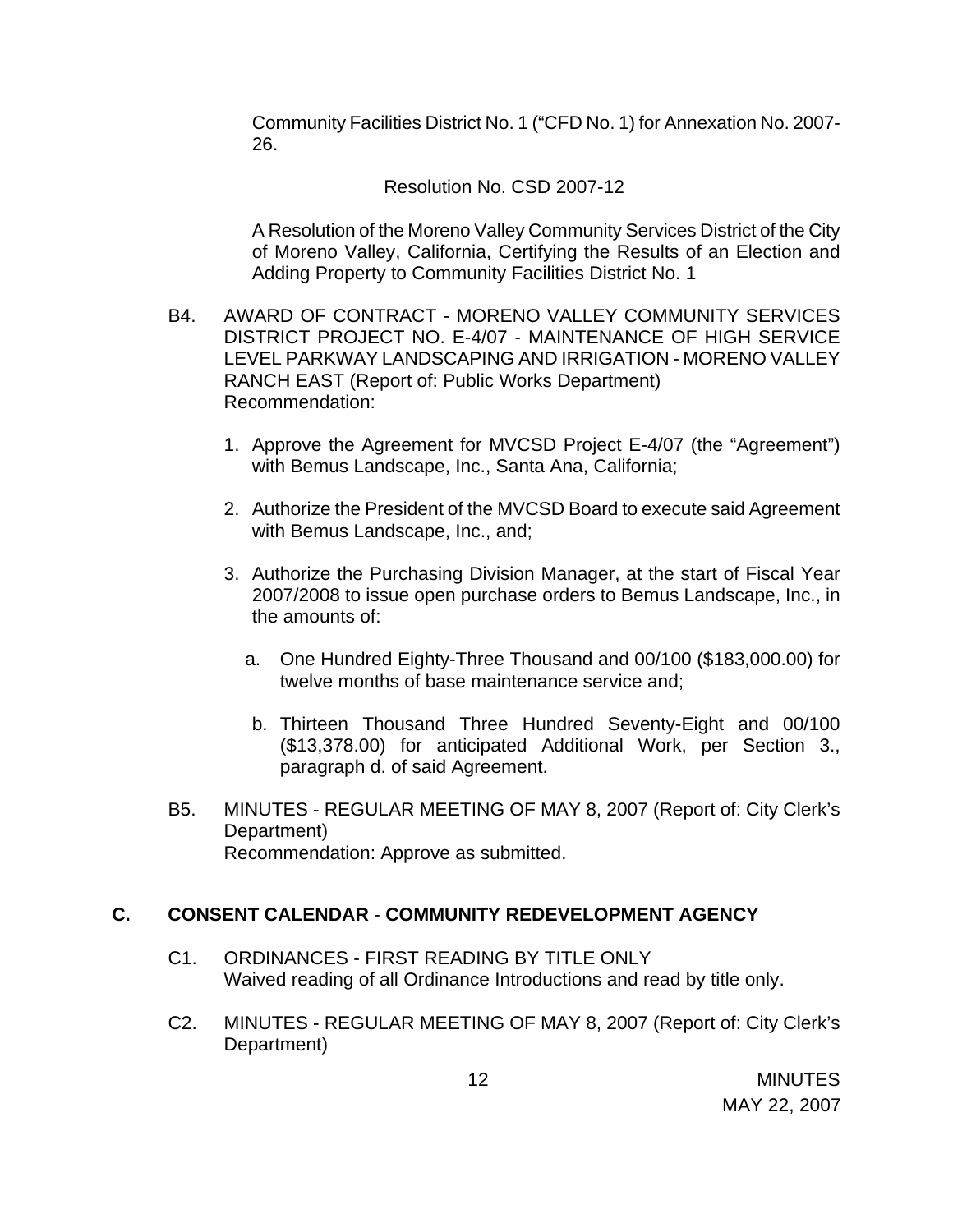Recommendation: Approve as submitted.

## **D. CONSENT CALENDAR** - **BOARD OF LIBRARY TRUSTEES**

- D1. ORDINANCES FIRST READING BY TITLE ONLY Waived reading of all Ordinance Introductions and read by title only.
- D2. MINUTES REGULAR MEETING OF MAY 8, 2007 (Report of: City Clerk's Department) Recommendation: Approve as submitted.

**Joint Consent Calendar Items A2 – D2 approved by a 5-0 vote with the exception of items A15, B5, C2, & D2 (minutes of 5/8/07) which were approved by a 4-0-1 vote (Stewart abstaining). m/Flickinger, s/Batey.**

#### **E. PUBLIC HEARINGS**

- E1. PUBLIC HEARING FOR FISCAL YEAR 2007, EDWARD BYRNE MEMORIAL JUSTICE ASSISTANCE GRANT (JAG) PROGRAM FUNDING ALLOCATION (Report of: Police Department) Recommendation: That the City Council:
	- 1. Hold a public hearing to allow public comments on the proposed use of the Justice Assistance Grant;
	- 2. Consider the comments or views received by the public;
	- 3. Adopt the proposed use of the Justice Assistance Grant funding, as appropriate, to address public and Council comments, and;
	- 4. Approve application for the Justice Assistance Grant in the amount of \$84,073 from the U.S. Department of Justice, Bureau of Justice Assistance.

Mayor White opened the public testimony portion of the public hearing; there being none, public testimony was closed.

### **Approved by a 5-0 vote. m/Stewart, s/Batey.**

## **F. ITEMS REMOVED FROM CONSENT CALENDARS FOR DISCUSSION OR SEPARATE ACTION - NONE**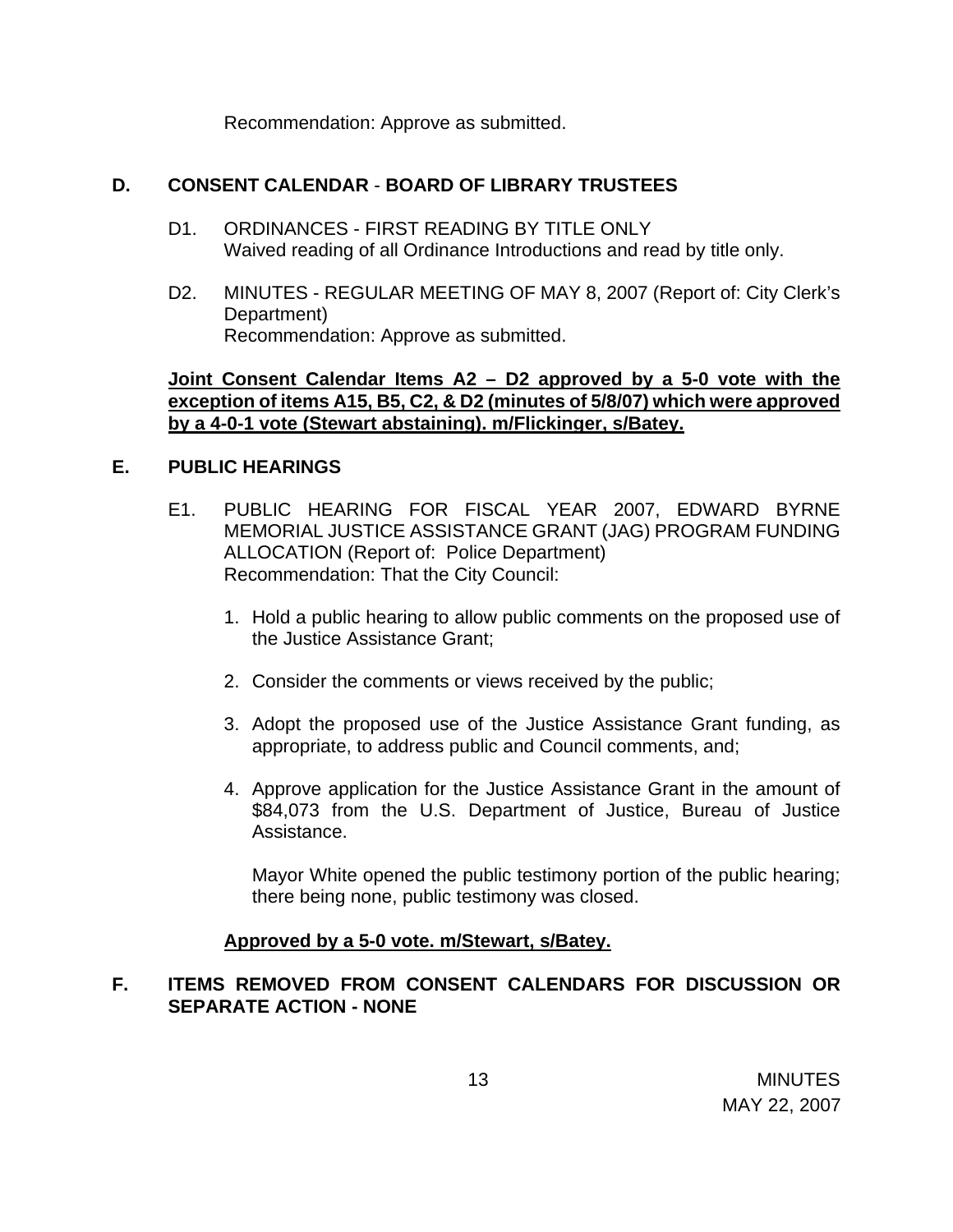## **G. REPORTS**

## G1. CITY COUNCIL REPORTS ON REGIONAL ACTIVITIES

a) Report on March Joint Powers Commission by Council Member **Stewart** 

 Council Member Stewart announced that Interim Director Lori Stone has accepted the offer to accept a three-year contract as Director of the MJPA. Also stated at the last meeting there was heated discussion pertaining to the build out of the March Joint Powers and at what point cities would seek to annex it  $-$  so far no resolution has been reached, options are being looked at.

 G2. REPORT TO CONSIDER PUBLIC COMMENTS REGARDING MORENO VALLEY COMMUNITY SERVICES DISTRICT PROPOSED FISCAL YEAR 2007/2008 ANNUAL CHARGES (Report of: Public Works Department) Recommendation: That the City Council, acting in their respective capacities as President and Members of the Board of Directors of the Moreno Valley Community Services District (CSD) (the "Board"), accept public comments regarding the CSD proposed fiscal year (FY) 2007/2008 annual charges. The proposed charges shall provide for continued services to parks, recreation, residential street lighting, arterial street lighting, parkway landscaping, highservice-level parkway landscaping, internal parkway landscaping/walls, medians and Sunnymead Boulevard improvements during FY 2007/2008, as submitted in the Annual Levy Report on file in the office of the City Clerk.

 Mayor White opened the agenda item for public comments; there being none, public comments were closed.

### **No action required other than to accept public comments.**

G3. REPORT TO CONSIDER PUBLIC COMMENTS REGARDING THE NATIONAL POLLUTANT DISCHARGE ELIMINATION SYSTEM (NPDES) REGULATORY RATE SCHEDULE FOR NEW RESIDENTIAL AND COMMON INTEREST, COMMERCIAL, INDUSTRIAL AND QUASI-PUBLIC USE DEVELOPMENT PROPOSED FISCAL YEAR 2007/2008 ANNUAL RATES (Report of: Public Works Department) Recommendation: That the City Council hold a public meeting to accept public comments regarding the "NPDES Regulatory Rate Schedule for New Residential and Common Interest, Commercial, Industrial and Quasi-Public Use Development" proposed Fiscal Year (FY) 2007/2008 annual rates.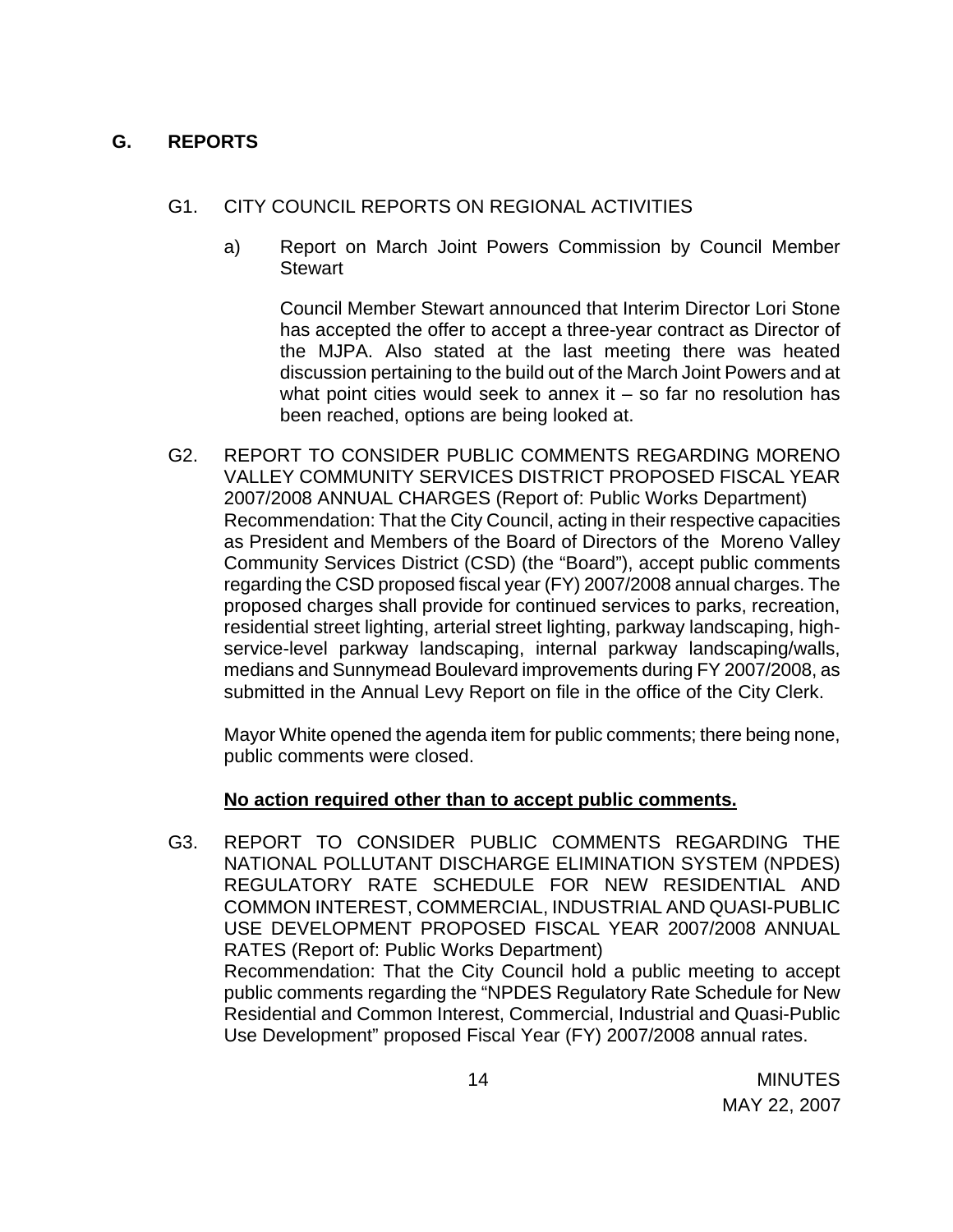Mayor White opened the agenda item for public comments; there being none, public comments were closed.

#### **No action required other than to accept public comments.**

G4. RESOLUTION IN SUPPORT OF ASSEMBLY BILL 222 UNDOMESTICATED BURROS (Report of: Assistant to the City Manager) Recommendation: That the City Council adopt a resolution in support of Assembly Bill 222, conditioned on the bill being amended to satisfactorily address concerns over potential City liability (Resolution No. 2007-58).

#### Resolution No. 2007-58

A Resolution of the City Council of the City of Moreno Valley, California, in Support of Assembly Bill 222 Granting Local Agencies the Authority to Conduct Activities to Secure the Health and Safety of Undomesticated Burros

 Mayor White opened the agenda item for public comments; there being none, public comments were closed.

### **Approved by a 5-0 vote to adopt as amended to read "in support of Assembly Bill 222 if amended to allow for liability protection for the City and medical care for the burros." m/Flickinger, s/West.**

G5. ORDINANCE CREATING AN ARTS COMMISSION (CONTINUED FROM MAY 8, 2007 ON A 4-0-1 VOTE) (Report of: Parks and Community Services Department) Recommendation: That the City Council introduce Ordinance No. 746, amending Title 2 of the City of Moreno Valley Municipal Code, by adding

thereto a new Chapter 2.26 creating an Arts Commission (roll call required).

Ordinance No. 746

An Ordinance of the City Council of the City of Moreno Valley, Amending Title 2 of the City of Moreno Valley Municipal Code, by Adding a New Chapter 2.26 Creating an Arts Commission

Mayor White opened the agenda item for public comments; there being none, public comments were closed.

### **Approved by a 5-0 vote. m/Flickinger, s/Batey.**

G6. CITY MANAGER'S REPORT (Informational Oral Presentation – not for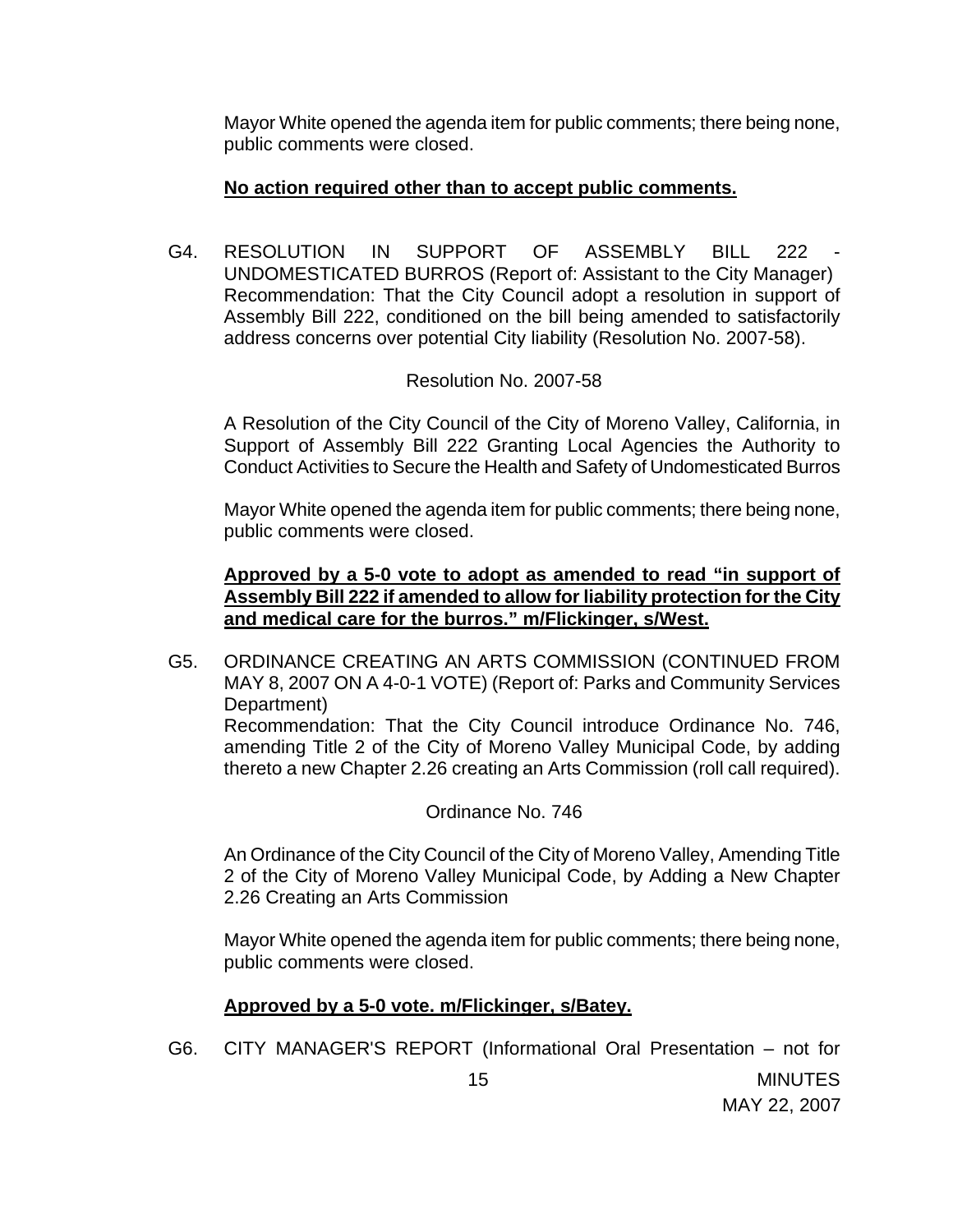Council action) – None given

## **H. LEGISLATIVE ACTIONS**

ORDINANCES - 1ST READING AND INTRODUCTION - NONE

ORDINANCES - 2ND READING AND ADOPTION

H1. ORDINANCE NO. 745 - AN ORDINANCE OF THE CITY COUNCIL OF THE CITY OF MORENO VALLEY, CALIFORNIA, APPROVING SPECIFIC PLAN AMENDMENT NO. 2 (PA05-0180) TO THE CACTUS CORRIDOR SPECIFIC PLAN NO. 214 TO REMOVE THREE PARCELS (TOTAL OF 27.36 ACRES) FROM THE SPECIFIC PLAN AND REVERT TO ZONING DISTRICTS THAT HAVE BEEN PREVIOUSLY APPROVED BY AND ARE CONSISTENT WITH THE GENERAL PLAN INCLUDING A RECENTLY APPROVED TOWNHOME PROJECT (8.97 ACRES, APN NO. 486-250-008) ON THE SOUTHWEST CORNER OF MORENO BEACH DRIVE AND BRODIAEA AVENUE WITHIN AN R15 LAND USE DISTRICT, AND TWO ADJACENT SITES, ONE IMMEDIATELY TO THE SOUTH OF THE TOWNHOME PROJECT SITE (8.90 ACRES, APN NO. 486-250-017) LOCATED ON THE NORTHWEST CORNER OF MORENO BEACH DRIVE AND CACTUS AVENUE, INCLUDING A RECENTLY APPROVED COMMERCIAL SHOPPING CENTER WITHIN A CC (COMMUNITY COMMERCIAL) LAND USE DISTRICT AND A VACANT PARCEL (9.39 ACRES, APN #486-250- 007) ON THE SOUTH SIDE OF BRODIAEA AVENUE AND WEST OF MORENO BEACH DRIVE INCLUDED IN A R5 (RESIDENTIAL-5) DISTRICT (RECEIVED FIRST READING & INTRODUCTION ON MAY 8, 2007 BY A 4- 0-1 VOTE, STEWART ABSENT) (Report of: Community Development Department)

Recommendation: Adopt Ordinance No. 745.

Ordinance No. 745

An Ordinance of the City Council of the City of Moreno Valley, California, Approving Specific Plan Amendment No. 2 (PA05-0180) to the Cactus Corridor Specific Plan No. 214 to Remove Three Parcels (Total of 27.36 Acres) from the Specific Plan and Revert to Zoning Districts that have been Previously Approved by and are Consistent with the General Plan Including a Recently Approved Townhome Project (8.97 Acres, APN No. 486-250-008) on the Southwest Corner of Moreno Beach Drive and Brodiaea Avenue within an R15 Land Use District, and Two Adjacent Sites, one Immediately to the South of the Townhome Project Site (8.90 Acres, APN No. 486-250-017) Located on the Northwest Corner of Moreno Beach Drive and Cactus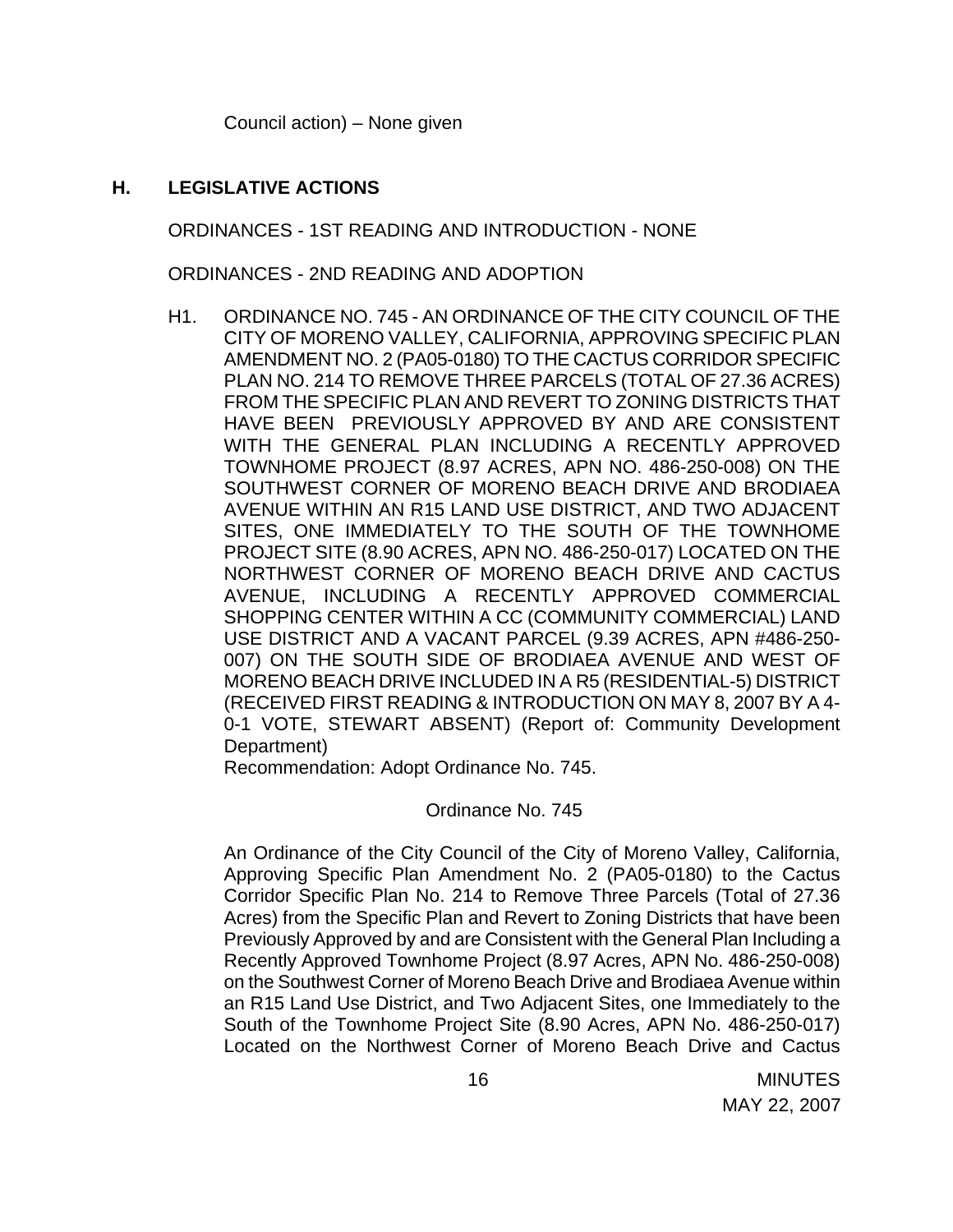Avenue, Including a Recently Approved Commercial Shopping Center within a CC (Community Commercial) Land Use District and a Vacant Parcel (9.39 Acres, APN #486-250-007) on the South Side of Brodiaea Avenue and West of Moreno Beach Drive Included in a R5 (Residential-5) District

# **Approved by a 5-0 vote. m/Flickinger, s/Batey.**

# ORDINANCES - URGENCY ORDINANCES – NONE

# RESOLUTIONS – NONE

PUBLIC COMMENTS **ON ANY SUBJECT NOT ON THE AGENDA** UNDER THE JURISDICTION OF THE CITY COUNCIL ARE AS FOLLOWS:

### Waunidi Changamire

1) Building Blocks Preschool – misunderstanding at specific address – wants to clear up potential legal proceedings – would like to partner with the City to bring a new day care facility to town

Yolanda Rushing Yates

1) Concerned about the level of gang violence in Moreno Valley – would like the Police Department & City Council to intervene and provide program to prevent the violence

Tom Jerele, Sr.

1) Would like to see more Speed Limit signs around town – possibly allocate for more signs in the budget

## **CLOSING COMMENTS AND/OR REPORTS OF THE CITY COUNCIL, COMMUNITY SERVICES DISTRICT, OR COMMUNITY REDEVELOPMENT AGENCY**

### Council Member West

1) Stated he attended the Via Del Lago Homeowners Association annual picnic last Saturday and public safety was the top issue – it was a great day with great people in attendance

### Mayor Pro Tem Batey

- 1) Welcomed the new Applebee's Restaurant to town great addition to our City
- 2) Announced that on Thursday the top three classes in the book reading program will be taken to the Harkins Theaters for a private screening of "Shrek 3" – there will also be special certificates of recognition for those participating in the program and plaques to the top three readers presented at the City Council meeting of June 12<sup>th</sup>
- 3) Lots of folks working in the City to provide programs for the kids, especially during the summer months to help alleviate the violence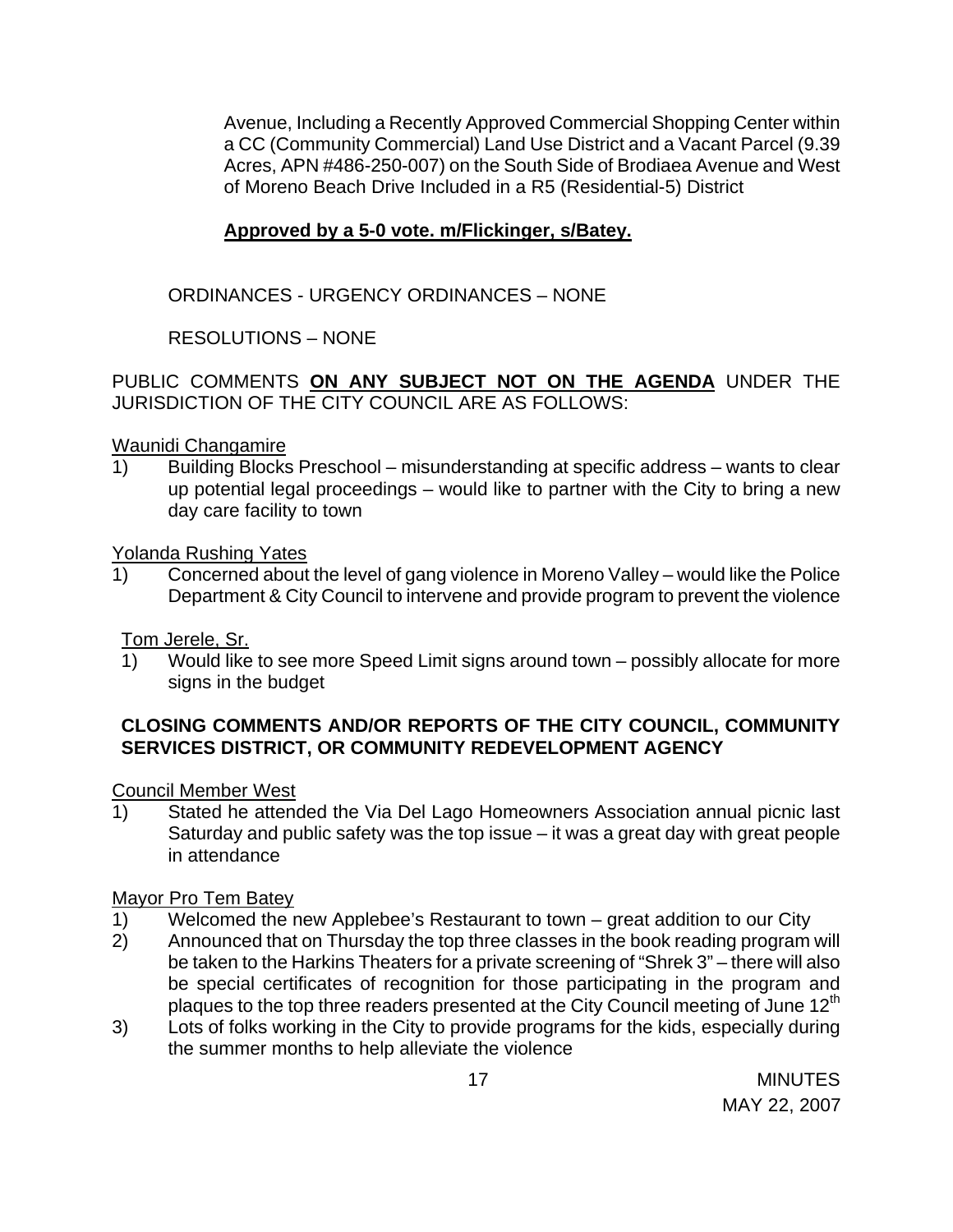4) 25 seniors from Vista Del Lago High School held a car show to raise funds for charity

## Council Member Flickinger

- 1) Stated churches and schools in the community have very active programs for youth
- 2) Attended the Val Verde Unified School District Annual Music Festival– it was wonderful, will also be attending the March Middle School End of the Year Concert – much to look forward to
- 3) Openings on Library Commission exciting time to be involved
- 4) Also looking for applications for the newly-formed Arts Commission
- 5) Congratulated the City Manager on the short agendas
- 6) It is the time of the year to fly your flag for 6 weeks, Memorial Day through July 4th Flag Day is June  $14<sup>th</sup>$  which will be the dedication of the Veterans' Memorial as well as the Rally Round the Flag event

## Council Member Stewart

- 1) Thanked Council Member Flickinger and Police Chief Hall for attending the Sunnymead Ranch HOA public meeting – items discussed included speeding & racing cars (several cars impounded) – the efforts will be ongoing
- 2) Attended the Building Industry Association General Meeting very informative
- 3) The City Manager & Economic Development Director are currently attending the ISSC Conference (Shopping Center Conference) – there has been much interest by various businesses to locate to Moreno Valley
- 4) The DUI checkpoint held on May 11<sup>th</sup> resulted in 327 impounds
- 5) Would like more publicity regarding the Skateboard Park & Hockey Rink would also like an updated report/info on how much the facilities are being utilized
- 6) Good to be back in the USA

### Mayor White

1) Stated he attended the "Student of the Year" event sponsored by the Val Verde Unified School District and the Moreno Valley Unified School District last Friday with the following students being honored as "Students of the Year for 2007":

### **Moreno Valley Unified School District**

| Calvin Ericson - | <b>Canyon Springs High School</b> |
|------------------|-----------------------------------|
| Jaime Castro -   | March Mountain High School        |
| De'Jon Perkins-  | Moreno Valley High School         |
| Thomas Cardiff - | <b>Valley View High School</b>    |
| Richard Zapp -   | Vista Del Lago                    |

Val Verde Unified School District

Mary Anne Mercado - Rancho Verde High School